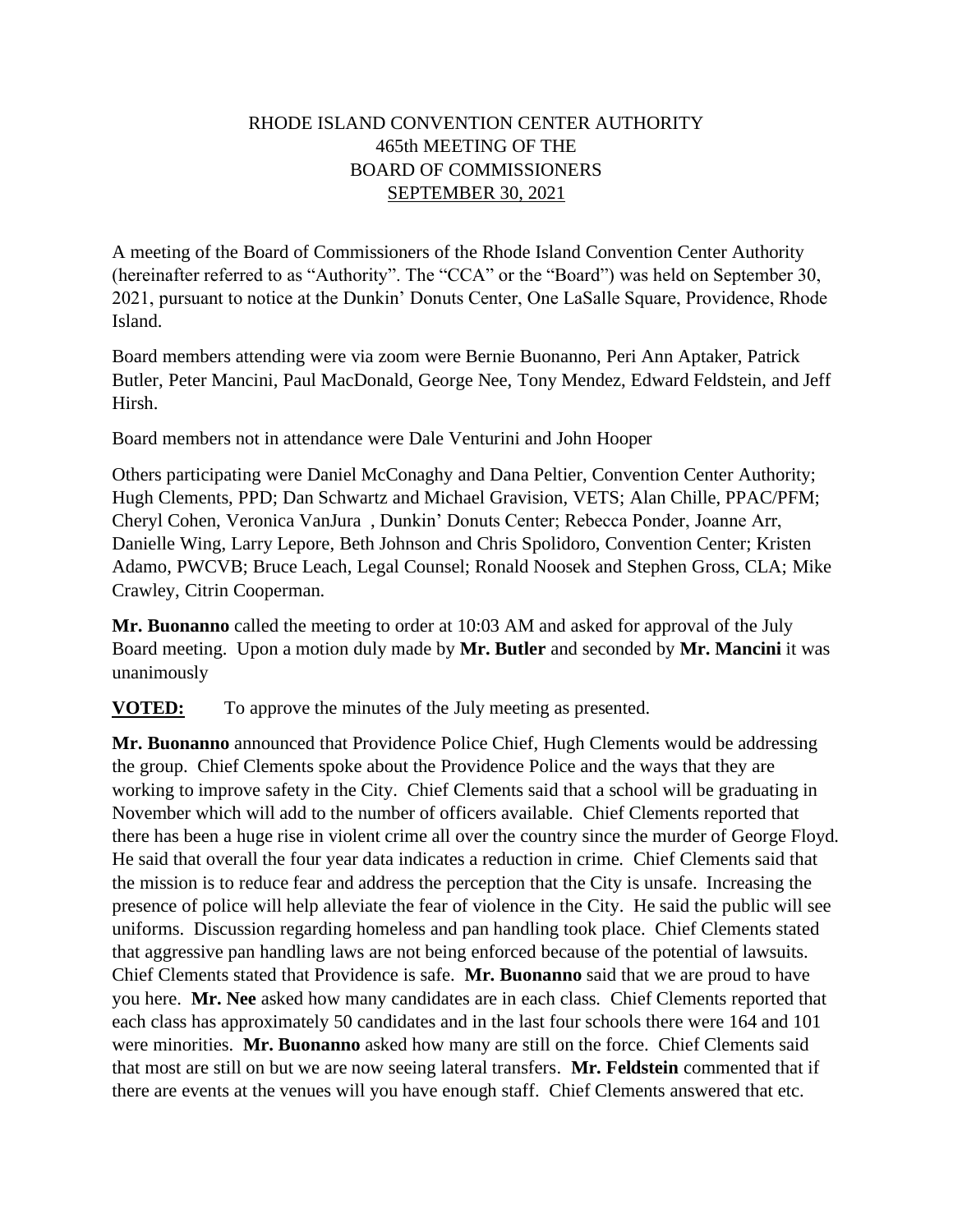**Mr. Feldstein** asked if the staff will be available. Chief Clements noted that these are small details and we will have the staff. **Mr. MacDonald** stated that the information presented by Chief Clements is encouraging. We need to change the public perception by changing the news although the only news that is presented in negative. Chief Clements stated that we will get it done. **Mr. MacDonald** asked if we can do anything to help. Chief Clements said that we will see how these events go and then look at ways that you can assist. Mr. Lepore stated that repeat business, family shows, P Bruins and PC should not have problems but events like Rough & Rowdy that calls for a detail of 20 we cannot do because we wouldn't have enough staff. **Mr. Mendez** asked who is responsible for details. Chief Clements stated that all details are extra and time and one half. **Mr. Mancini** asked if other cities and towns can be called in. Chief Clements said that he is working on that quagmire. He noted that now retired officers could cover construction. Mr. Lepore stated that the Board of Licenses controls the number of details. **Mr. Butler** stated that crime in the city is not random but targeted. He asked if we can get that information out. Chief Clements noted that shooters are known to each other. There is a relationship. **Mr. Butler** thanked Chief Clements and said that it is good to see that businesses are hiring retired Providence Police.

Ms. Adamo reported that meeting planners have serious concerns with the city. Ms. Adamo stated that the Downtown Improvement District has formed a group to see what we can do to address the issues in the downtown area. She said that they are attempting to raise money for Yellow Jackets.

Mr. Crawley addressed the Board and reported that a draft of the Audit has been approved by the State. Mr. Crawley recognized the hard work and dedication of the finance team. He then asked Mr. Noosek to address the Board. Mr. Noosek reported that CLA has issued a clean opinion on internal control and compliance and the audit has been reviewed and approved by the state. Mr. Noosek noted that the financial statements belong to the Authority. Mr. Noosek stated that he and the team had no difficulties with completing everything on time. Nr. Noosek stated that the finance team worked very hard and their efforts were appreciated. **Mr. Buonanno** asked for a motion to accept the FY2021 Audit that was approved by the Finance Committee. Upon a motion duly made by **Mr. Nee** and seconded by **Mr. Butler** it was unanimously

**VOTED:** to accept the FY 2020 Audit as submitted by CLA and approved by the Finance Committee.

Mr. Crawley commented that this was a merger year for CLA and Blum Shapiro and they did a great job.

Mr. McConaghy reported that the State has asked us to submit a budget by October  $1<sup>st</sup>$ . He indicated the inclusion of the budget documents in the Board package presented. Mr. McConaghy stated that we are looking at FY 22 and FY 23 to get comfortable with our submission. He said that we will continue to delve into past years and because of more information it will be likely where we will end up. **Mr. Buonanno** asked if the numbers presented are conservative because we are still in a state of uncertainty. **Ms. Aptaker** asked if